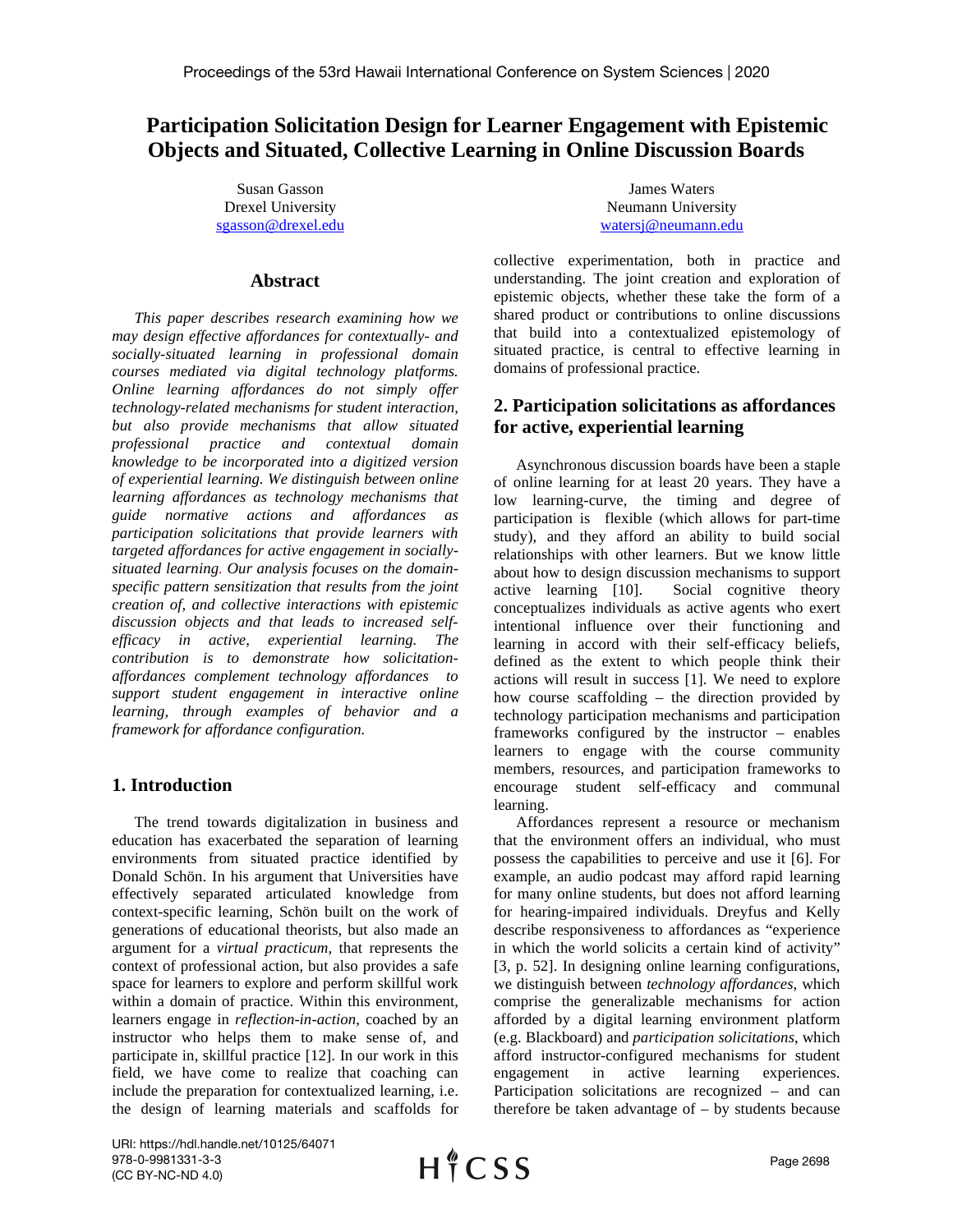of context-sensitive exposure to similar patterns of configuration or behavior in prior experience (a.k.a. pattern sensitization) [7]. New patterns of learning behavior can be reinforced via incentive systems (reward structures and grading rubrics), accompanied by rapid, formative feedback [5].

This is especially important for professional education. Schön argues that instructors should situate experiential learning within a "virtual practicum" that represents the world of practice, but provides a safe space in which students can practice skills and explore domain knowledge under the guidance of an instructor in the role of a coach or learning facilitator [12]. Experiential learning is central to the adaptive problem-solving and sensemaking that a virtual practicum involves [9]. Learners in courses involving traditional, instructor-led pedagogy treat the subject matter as disconnected pieces of information, whereas those who engage with constructivist, experiential, and collective learning view the subject matter as possessing a deep structure that emerges over time [11, 12]. New ideas and concepts are related to previous knowledge/experience - and therefore retained [9, 11].

Abstractions of this deep structure are treated as epistemic objects, which provide an organizing framework for ideas but "lack … completeness of being" and possess "the capacity to unfold indefinitely" [8, p. 181]. This allows them to adapt, as learners gain understanding of a problem-situation. By providing an initial "straw man" framework for discussion and affording access to opportunities for learners to explore ideas with peers and tutors who can lead them through the zone of proximal development [13], instructors bridge the gap between what the learner can do without help and what he or she can achieve with guidance from a knowledgeable, skilled coach – who may be a peer learner [14]. Within the virtual practicum, students may direct their own learning and that of their peers by exploiting opportunities for individual experiential learning, peerlearning through interactive discourse, and joint learning through shared explorations of practice [12].

In the study that follows, we pursue the concept of designing relevant participation solicitations (targeted affordances for active engagement in social learning), that result in domain- or context-specific pattern sensitization to what constitutes skillful practice in such situations, and that enables students to engage with discussions as epistemic objects that produce situated, community learning.

## **3. Research method**

This study analyzes student engagement with learning as part of twelve, ten-week, professional graduate (MS) courses in Library and Information Science and Information Systems. Our sample courses, listed in Table 1, were selected to keep student capabilities comparable across courses. Our initial analysis focused on six Information Systems graduate courses, covering sections of Systems Analysis & Design, IS Requirements Analysis, and Project Management courses across instructors and sections. We expanded our sample to include Library and Information Science courses to compare instructor and student approaches to peer learning across professional domains. This sample allowed us to explore a wide range of strategies in scaffolding practicum design across instructor- and domain-driven variations: organizing contextual knowledge sharing, affordances for peer and experiential learning, mechanisms for asynchronous student interaction, and support for metacognitive processes and self-efficacy in learning.

#### **Table 1. Course Sample and Domains**

|  |  | Course Section-size (ID) Professional Domain |
|--|--|----------------------------------------------|
|--|--|----------------------------------------------|

| $IS-1$  | 23 (1a), 24 (1b) | Intro Info System Analysis          |
|---------|------------------|-------------------------------------|
| $IS-2$  | 22               | <b>Requirements Analysis</b>        |
| $IS-3$  | 22 (3a), 22 (3b) | <b>Project Management</b>           |
| $LIS-1$ | 25 (1a), 19 (1b) | Intro to Bibliography               |
| $LIS-2$ | 25 (2a), 24(2b), |                                     |
|         | 25(2c)           | Info Resources & Services           |
| $LIS-3$ | 23 (3a), 25 (3b) | Social Context of Info. Professions |

This paper combines findings from a number of short studies, using a mixed methods approach to data collection and analysis, combining qualitative content analysis with a quantitative analysis of online trace data from the Blackboard activity logs, to explore various indicators of successful learner engagement and to understand how students valued relevance. A major problem faced by online course designers is the question of determining what success looks like, for an online discussion. For each research question below, we combined attributes of observed behaviors or discussion content to develop a set of codes that were relevant to the research question at hand, rather than using simplistic measures such as number of posts (which do not reflect post quality or contribution).

The two coders analyzed sections of the data separately, then compared notes to arrive at a set of shared categories for each research question that captured the complexity of learner engagement, were of relevance to experiential learning, and explored how contextual knowledge for professional practice was acquired and shared between peer-learners. As we worked, we kept memos relating to how we conceptualized complex constructs, gray areas, and new ideas, as well as process issues such as "how do I code this?". We constantly discussed these memos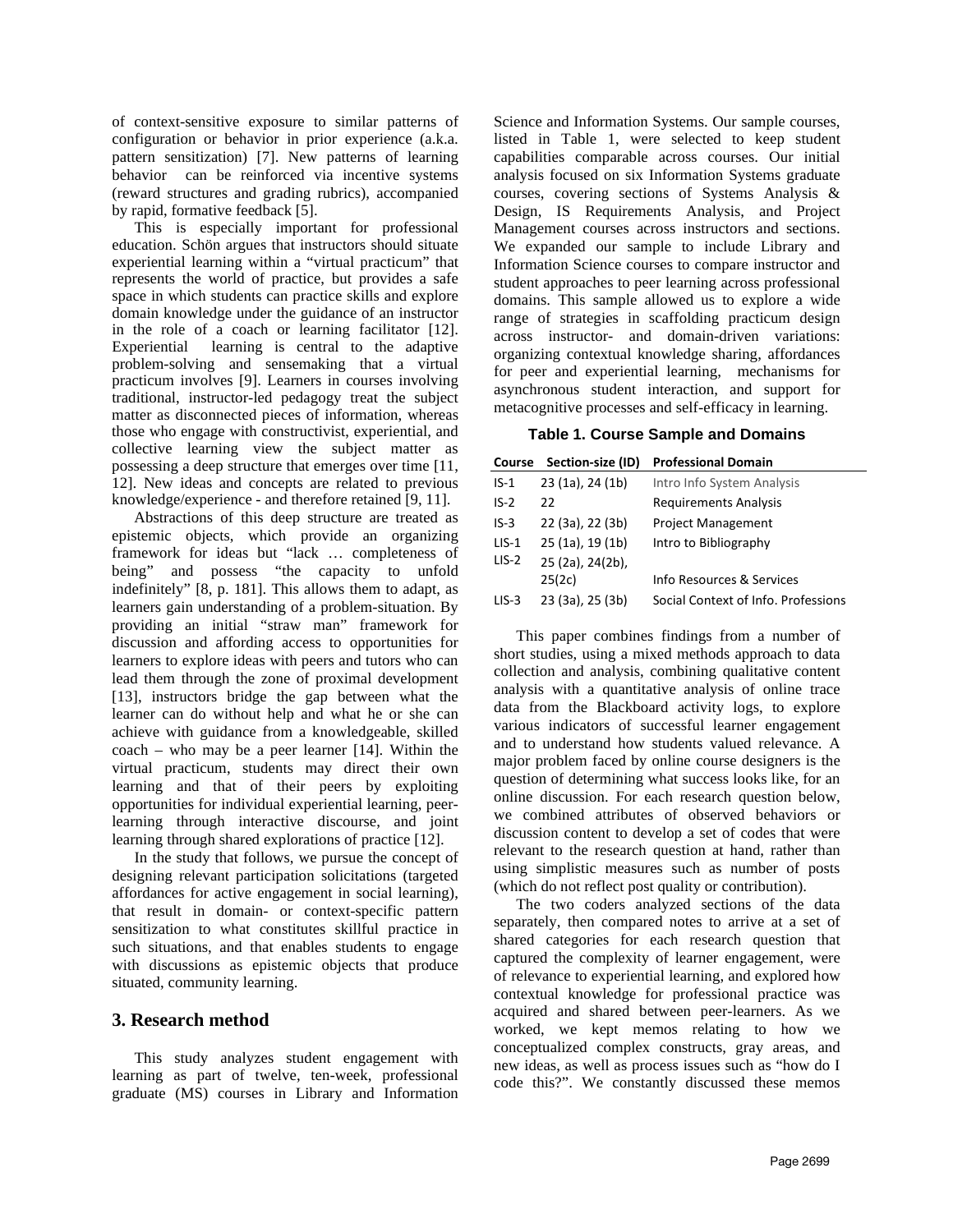throughout our analysis, developing more sophisticated concepts as we worked on successive samples and often returning to recode prior data sets.

### *Our overriding research question was to explore what elements affected the perceived relevance of affordances, so that these were seen as solicitations for engagement in situated learning.*

This led to a number of detailed research questions, each of which is explored in a separate section of the findings, below. We suggest ways of scaffolding professional courses to incentivize peer knowledge exchange that situates community learning in the context of practice. We present examples and findings from our analysis to indicate how a professional course instructor might design a virtual practicum for situated learning that addresses both the knowledge and the transferable skills required for practice in Information Science and Systems professional domains.

## **4. Designing discussion affordances for student engagement**

## **4.1 Maximizing intrinsic motivation**

*Our first detailed research question was what is the role of intrinsic motivation in student engagement with learning?* 

While there is no agreed-upon definition of learner engagement in the psychology or education literatures, we initially adopted the concept of intrinsic motivation to indicate engagement with a task and its outcomes, so that engagement is defined as psychological commitment to the process, compared to (often token) participation. While there are several instruments to evaluate the degree of intrinsic motivation, it is difficult to administer such surveys in an online learning environment, as the survey naturally disrupts student engagement, or fails to capture real-life motivators when administered post hoc. We therefore decided to evaluate student engagement through trace data signs: employing a combination of message length, thread-depth and thread diversity in peerknowledge-construction discussions. We analyzed a range of courses and discovered that specific indicators allowed us to visualize how engaged students were by understanding what was normal for a course where students were relatively disengaged from the domain of practice, to one where they were highly engaged with the proxy form of experiential learning represented by debate between practitioners with at least some relevant context-specific expertise.

Table 2 compares two sections of the same course, one with a heavily moderated discussion and one with a relatively unmoderated discussion (the instructor only participated when student discussions were

factually incorrect or when students were patently not engaging with the discussion). Our content analysis categorized posts by their use of vocabulary that indicated strong or weak engagement with other students, interest and enthusiasm for the topic.

**Table 2. Indicators of student engagement** 

|                                            | $IS-1$ (a - Low IS-1 (b - High |             |
|--------------------------------------------|--------------------------------|-------------|
|                                            | engagement)                    | engagement) |
| length<br>Message                          | 110.29                         | 218.59      |
| (Agile Question)                           |                                |             |
| Msg. length (Goals)                        | 115.35                         | 208.36      |
| Msg. length (Analyst as<br>problem solver) | 100.38                         | 212.35      |
| Thread<br>length                           |                                |             |
| (Agile Question)                           | 80                             | 97          |
| Thread length (Goals)                      | 106                            | 97          |
| Thread length (Analyst                     | 52                             | 74          |
| as problem solver)                         |                                |             |
| Subthreads (Agile)                         | 12                             | 21          |
| Subthreads (Goals                          | 19                             | 22          |
| Subthreads (Analyst as                     | 25                             | 15          |
| problem Solver)                            |                                |             |
| Participants(Agile)                        | 20                             | 25          |
| Participants (Goals                        | 21                             | 25          |
| Participants (Analyst as                   | 19                             | 25          |
| problem solver)                            |                                |             |

Students who were more engaged with the topic posted longer responses to the initial question, that contained stories and analogies to relate their response to the structure of the question. They returned frequently, many of them participating daily – a really unusual phenomenon with this type of asynchronous learning course. Rather than the rather pedantic and poorly-informed perspectives that students in an introductory course tend to post – and that were typical of section IS-1(a), students in the IS-1(b) section did not appear to view this as an individual posting assignment, but debated ideas with other students, often reaching agreement among a subgroup (in a subthread), then presenting this for others to consider, The debate spilled over into the following week.

So what was the difference? The instructor for section IS-1(a) was someone who we will call "Professor Entertaining." He always received very high student evaluations and was considered a skillful instructor by the students, as he related anecdotes and funny stories, discussed the latest sports results, and generally took an interest in his students' lives. The instructor for section IS-1(b) was someone who we will call "Professor Serious." He was also an experienced IS Professional, but preferred to recount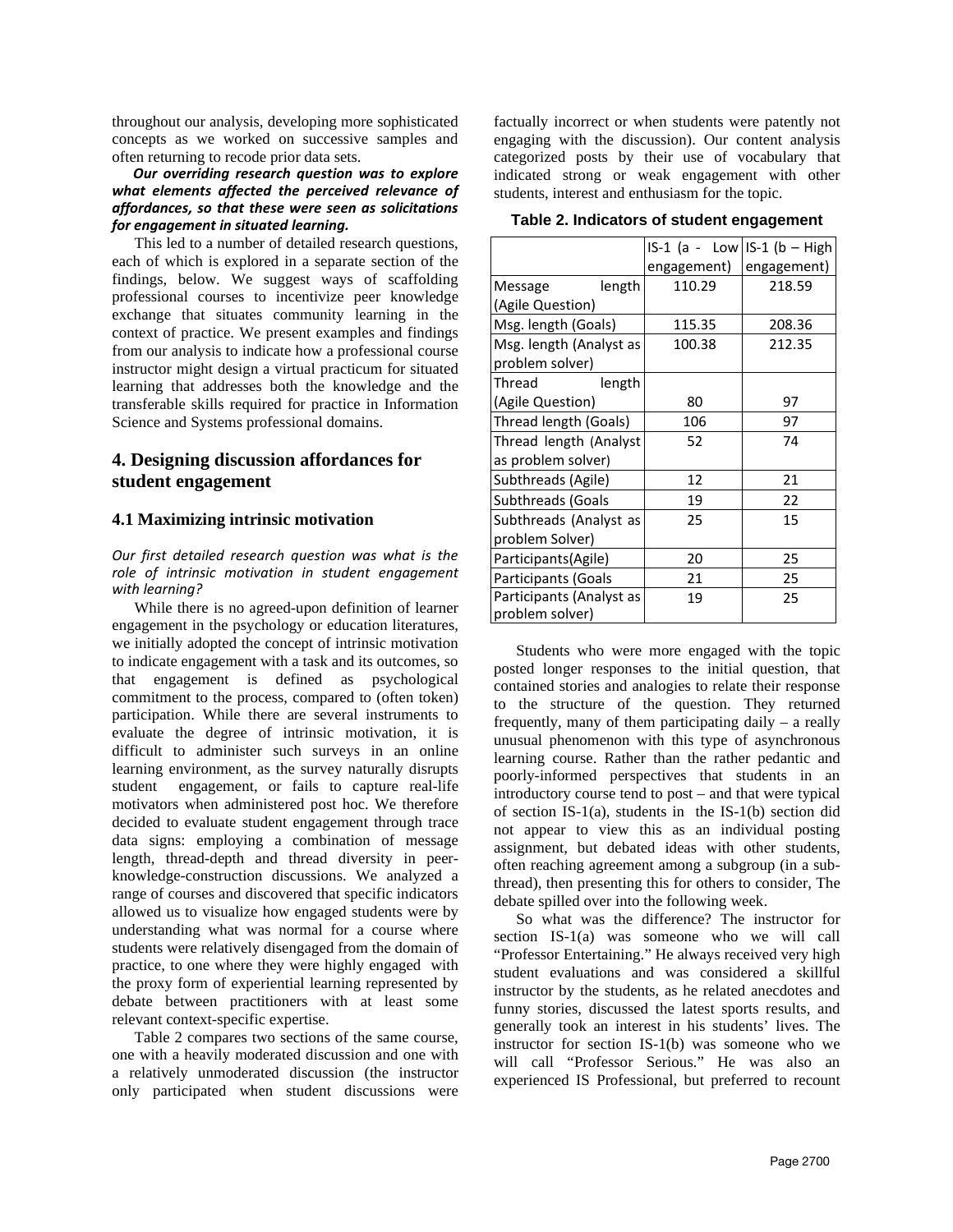anecdotes in the audio lectures that he prepared to accompany course materials online. His moderation style was relatively hands-off: he intervened only when students had posted misleading or off-topic analyses of a situation – and then only gently, to nudge students into a second round of debate. This left students with the impression that they were learning less from his courses, than they did with Professor Entertaining.

### **4.2 Instructor moderation of discussions**

#### *Our second detailed research question was what role does instructor participation play in student engagement with peer-learning?*

We found that instructors varied widely when it came to how much they moderated discussions. Some were practically invisible while others could best be considered intrusive. We were able to compare multiple different sections of the same courses, but taught by different instructors.

The graph in Figure 1, taken together with Table 3, summarizes our analysis of the impact of instructor moderation on student engagement. This seems to indicate an inverse relationship between discussion board moderation and student engagement with the topic. Between sections of the same course the more that instructors posted, the less students responded. The most startling example being the difference between IS-1a and IS-1b, the instructor for IS-1b was almost invisible yet each post generated double the amount of student activity as the same topic generated in section IS-1a. Although this finding appears on face value to be counter-intuitive, a content analysis revealed the reasons for this impact. This was due to student expectations – when an instructor interacted frequently and often sociably in discussions, the focus of the discussion was less domain oriented and more sociable. Students enjoyed these discussions and their perception was that they had learned a lot on these courses. But a comparative content analysis of the domain knowledge explored showed a much more superficial understanding across the course. A social network analysis confirmed our suspicion – most posts in section IS-1a were directed at the Instructor, whereas most posts were directed to other students in section IS-1b. Interactive posts generated responses and follow-up debate, that led to deeper and more diverse constructs being generated across the community of learners.



#### **What happened in course LIS-2c?**

*It can be seen from Table 3 that course LIS-2c was an outlier, with relatively low levels of instructor moderation, but also low levels of student engagement. (Although the Student-Instructor post ratio was similar to that on other courses, instructor participation was much lower than those with a similar ratio).* 

When interviewed, the Instructor noted that there were very few highly active students. They stated that much of the communication with students took place outside the discussion board via personal emails. Students in fact were allowed to opt out of discussions altogether, signalling that discussions were considered to play a small part in student learning. Several students did opt out.

The Instructor also noted that several of the students either failed due to non-participation or had very low levels of participation. Several questions did not appear designed to generate discussion, for example there were three separate questions that just asked students to describe their experience of a site visit or their experience with an online reference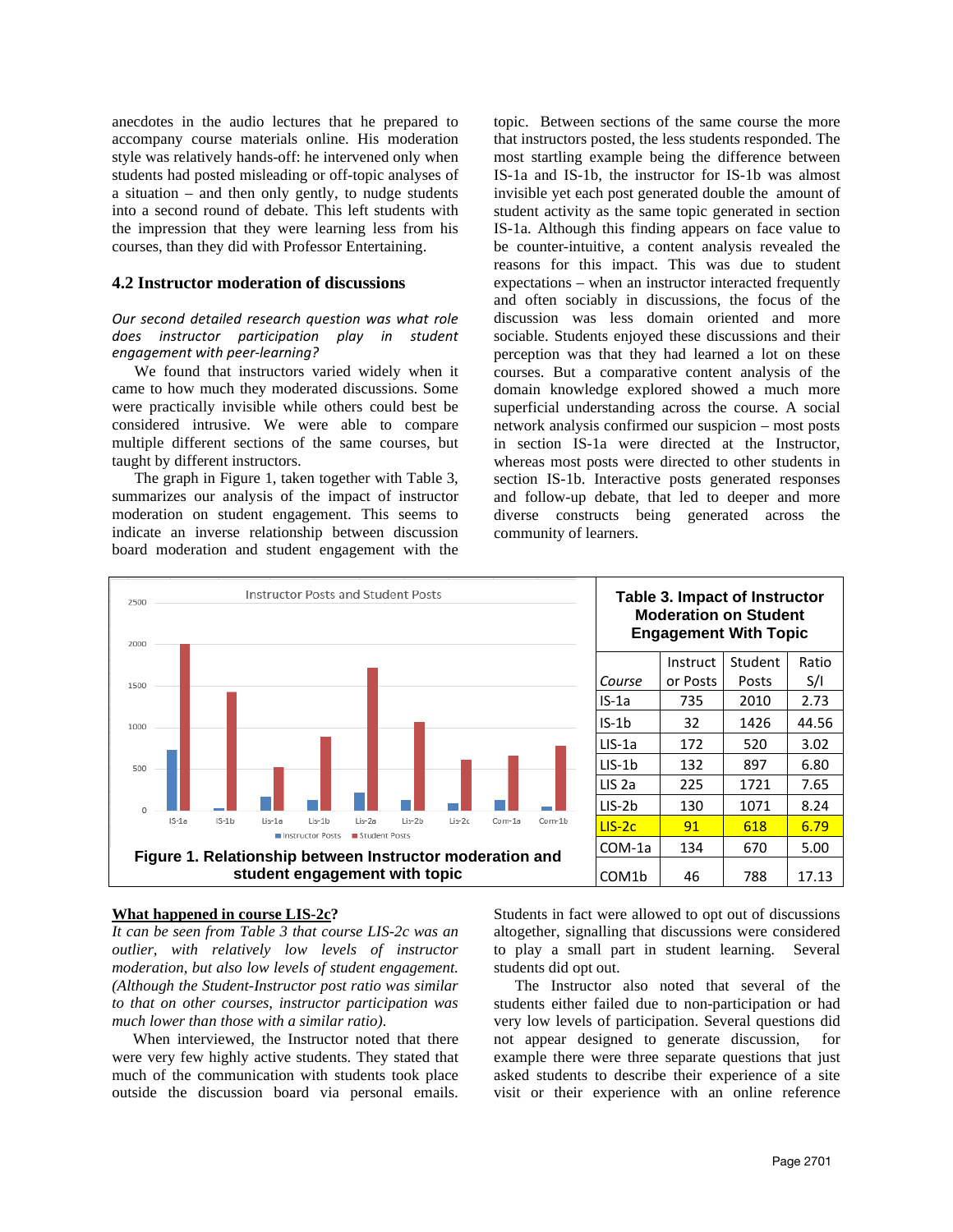source, rather than producing an analysis of their findings:

- *Describe your experience visiting the reference desk of your local library*
- *Describe your experience using the IPL system or another virtual library*

• *Create 4 questions for practice with the IPL system* One question required students to critique the course text, an almost impossible task for those with no domain knowledge.

### **4.3 What makes a question relevant?**

*Our third research question was what makes a question sufficiently relevant to learners that they engage with the discussion?*

To support the sensitization to patterns of behavior and collective co-construction of knowledge that underpin socially-situated experiential learning, we need to provide students with the intellectual tools to engage in effective peer debate. Our own learning framework was developed over a series of iterative studies [5]. It provides instructions for participation and a rubric for evaluation that emphasizes a form of participation where the learner:

- Consistently participates, debates points, and provides unique insights which significantly advance the understanding of others.
- Provides resources and interpretations of topic from research and reading.
- Frequently interacts with other students in debate, adding to, complicating, and extending their insights multiple times [5].

Rapid, formative feedback in the first week emphasizes the use of stories, analogies, and examples to illustrate the reasoning behind points that the student makes in their posts. Contextualization is actively rewarded, as is the use of "war stories" from the front line of application domain practice. The consequent debate reflects a situated, polycontextual view of professional practice.

#### **Question design**

Some general findings emerged from our analysis of question design and the contingencies that led to student engagement with a question or topic. Timing was important. The most engaged-with questions tended to be those which were posted first. Questions posted later tended to have less student uptake. After highly engaging initial questions, with frequent deep threads, later questions tended to show student fatigue. Other findings related to question design – these are illustrated with three examples from a Systems Analysis course.

**Question 1. Cooking Up a new project.** *I want you to cook up a systems development project (real or imagined). Describe the goal(s), the objective(s) of the project and the scope of the work the systems analyst for the project. Post your goals, objectives and scope by around Thursday of this week. I'd then like each of you to comment a bit on each other's work.*

This question was particularly effective in generating engagement, with 150 posts in total (the second longest thread). There were several sub-threads that were extremely deep (7 or 8 levels) and most messages were posted student to student. This question encouraged collaboration and allowed students to negotiate the meaning of the question. An international student misunderstood the meaning of goals and objectives, but other students tactfully corrected his misapprehensions, so the misunderstanding was constructive for learning.

**Question 2. Fact finding***. I would like each of you to initially focus on one fact finding technique, your contribution should be a critical (but brief) examination of that technique within the domain of systems analysis.*

This post was regarded as moderate quality with fair thread depth and length. It was a reasonably openended problem but inspired less cooperative interstudent activity; students mostly discussed different techniques.

**Question 3. Fast or Slow?** *Critically evaluate the author's FAST approach. Is it useful? Practical? What are some alternatives? Is this a "real" model that could be used on "real" projects?*

This question elicited very little student interaction with a total of 46 posts and a limited sub-thread depth: mostly a question then a single response. Most responses appeared targeted directly at the course Instructor. This may be due to the fact that the question incorporated five questions in one: one open-ended question, and four bounded questions that covered different ground. Resolving these conflicts in scope was not pitched a*s* a cooperative activity. So students did not attempt to cooperate, but gave up on the discussion.

**Dimensions of topic relevance.** As we explored the relevance issues, we identified three dimensions that appeared to determine whether students would become engaged in exploration of a topic or question.

Students became highly engaged when:

- The question topic related explicitly to the course learning objectives ("at the end of this course you will be able to ...");
- The question domain related to their professional interests (i.e. answering it would help in job advancement or recruitment activities);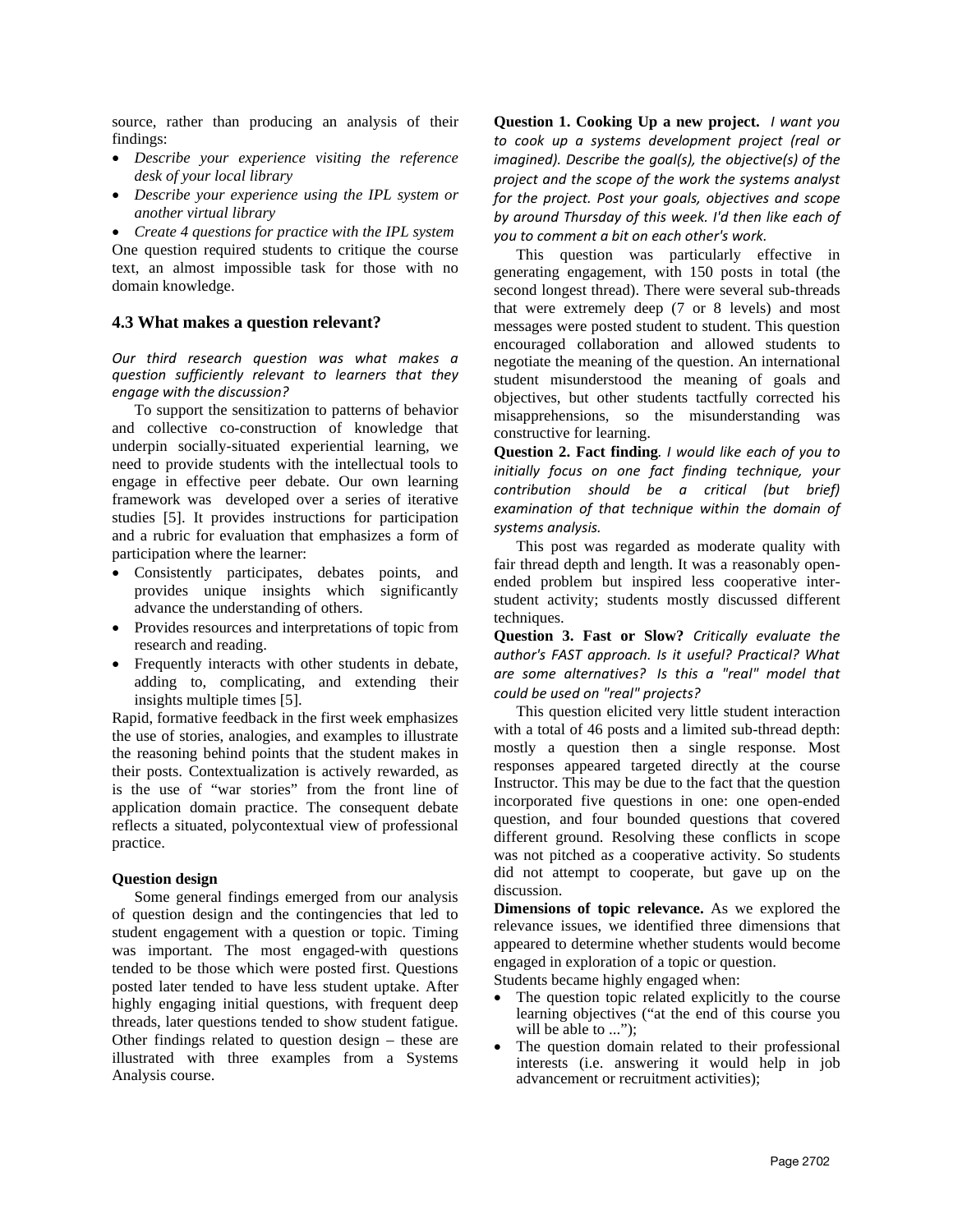• The question identified clear experiential learning outcomes that allowed students to practice professional skills, to develop contextually-situated<br>expertise, or to acquire domain-relevant expertise, or to acquire domain-relevant knowledge.

A good example is provided by the thread extract from the *Requirements Engineering* course, shown in Table 4. It explores a key requirements engineering domainrelated issue, about the value and problems of prototyping. Prototyping is a valuable requirements gathering tool, but its value is constrained by the emotional attachment that software engineers develop

for code that they have spent time creating and refining.

Because developers create prototypes before they appreciate the system requirements as a whole, prototypes introduce unintended design constraints. "Letting go" was a term suggested by a student in an earlier week's discussion. It requires that they abandon or replace the prototype design once it has served its purpose for exploring requirements. This is difficult, as designers become emotionally attached to their prototype design as they construct and explore epistemic representations of alternative designs [8].

## **Table 4 Exploratory discussion of the value of 'letting go' in prototyping**

*Topic: Let's have a discussion of letting go and of the use of prototypes in defining the system specification.* 

| $\rm S1$       | Letting go of a project you've worked on is difficult. Everyone has some attachment to what they've already done and it is<br>difficult to just discard it. However, there is a learning curve, where you learn by doing. If you were to do it over, you<br>might do it differently but does that necessarily mean starting over? Sometimes yes, but more often it will wait until the<br>next time the system needs to be upgraded In terms of prototyping, I think it is still difficult to completely start over. Both<br>the developer and the customer will be used to seeing one interface and this will tend to be used for future iterations. Once<br>the customer sees one product, unless it is unsatisfactory, that becomes the standard for comparison. To avoid this, maybe<br>it's best to start with a few different prototypes to see which ones work better. There may be a consensus favorite, but the<br>final product would most likely incorporate something from the existing alternatives to meet all requirements. |
|----------------|--------------------------------------------------------------------------------------------------------------------------------------------------------------------------------------------------------------------------------------------------------------------------------------------------------------------------------------------------------------------------------------------------------------------------------------------------------------------------------------------------------------------------------------------------------------------------------------------------------------------------------------------------------------------------------------------------------------------------------------------------------------------------------------------------------------------------------------------------------------------------------------------------------------------------------------------------------------------------------------------------------------------------------------------|
| S <sub>2</sub> | A situation like this I would say "YES, definitely I would like to get my hands into it and redesign everything from<br>scratch!" But there's the whole timing thing. There's never enough time to just concentrate on something that already<br>works because there's always something broken. The only thing I ever have time for is retouching or tweaking what's<br>already there                                                                                                                                                                                                                                                                                                                                                                                                                                                                                                                                                                                                                                                      |
| S <sub>3</sub> | I am sure switching to something you had put a great deal of time and effort into would become difficult to let go. Though<br>in the article, Eric Raymond found two variations of code that both worked well for him but one had more features and<br>functionality. Eric then chooses the popclient code by Carl Harris making the switch. While I do not think Eric actually<br>threw away his code within fetchpop, he added to the fetchpop code making it better in a later release. In fact, I do not see<br>that as a waste of time. Eric learned from the mistakes of the popclient author and might have implemented the knowledge<br>gained into the new fetchpop program                                                                                                                                                                                                                                                                                                                                                       |
| S <sub>4</sub> | I don't think that "Starting over" is a problem though with most groups. I disagree with the terminology, though so maybe<br>my concept of "starting over" is different than what is implied. When I think starting over, I think we're scrapping<br>everything an back to the drawing board, square 1, etc But I don't think that adjustments made during development<br>phases are starting over: the problem is still the same, the requirements are still the same, the personnel will (more than<br>likely) not change, and all the work done in the assessment phases is still there (albeit with maybe a few changes, but not<br>high priority requirements).                                                                                                                                                                                                                                                                                                                                                                       |
| S <sub>5</sub> | There are several different kinds of prototypes with different usages and therefore impact the definition of the system<br>specification in different ways. There are low fidelity prototypes (abstract and concrete), high fidelity prototypes and<br>mock-ups. The danger in prototyping is that the design will become final before it has been approved and before the<br>problem/opportunity has been completely understood (premature concretization). I think the level of difficulty in "letting<br>go" varies based on what kind of prototype we are talking about.                                                                                                                                                                                                                                                                                                                                                                                                                                                               |

Most students recognized the dilemma. They presented examples from their personal experience and then engaged at a deep level in discussing the meaning of other students' experiences.

The question format drew students into a deep discussion of exactly what is meant by "letting go" and a deeper examination of the nature of prototypes. This discussion contained the single most engaging thread of the entire course – students were still discussing it in the following week. It was related to course material, students' first-hand professional experience, and

presented experiential knowledge that would allow students to advance their careers or impress recruiters.

## **4.4 Role of student topic reframing as participation solicitations in peer learning**

*Our fourth research question was What role does student reframing of the discussion topic play in peerlearning? What form of solicitation affordance can encourage this reframing behavior?* A phenomenon that was widespread, in courses where instructor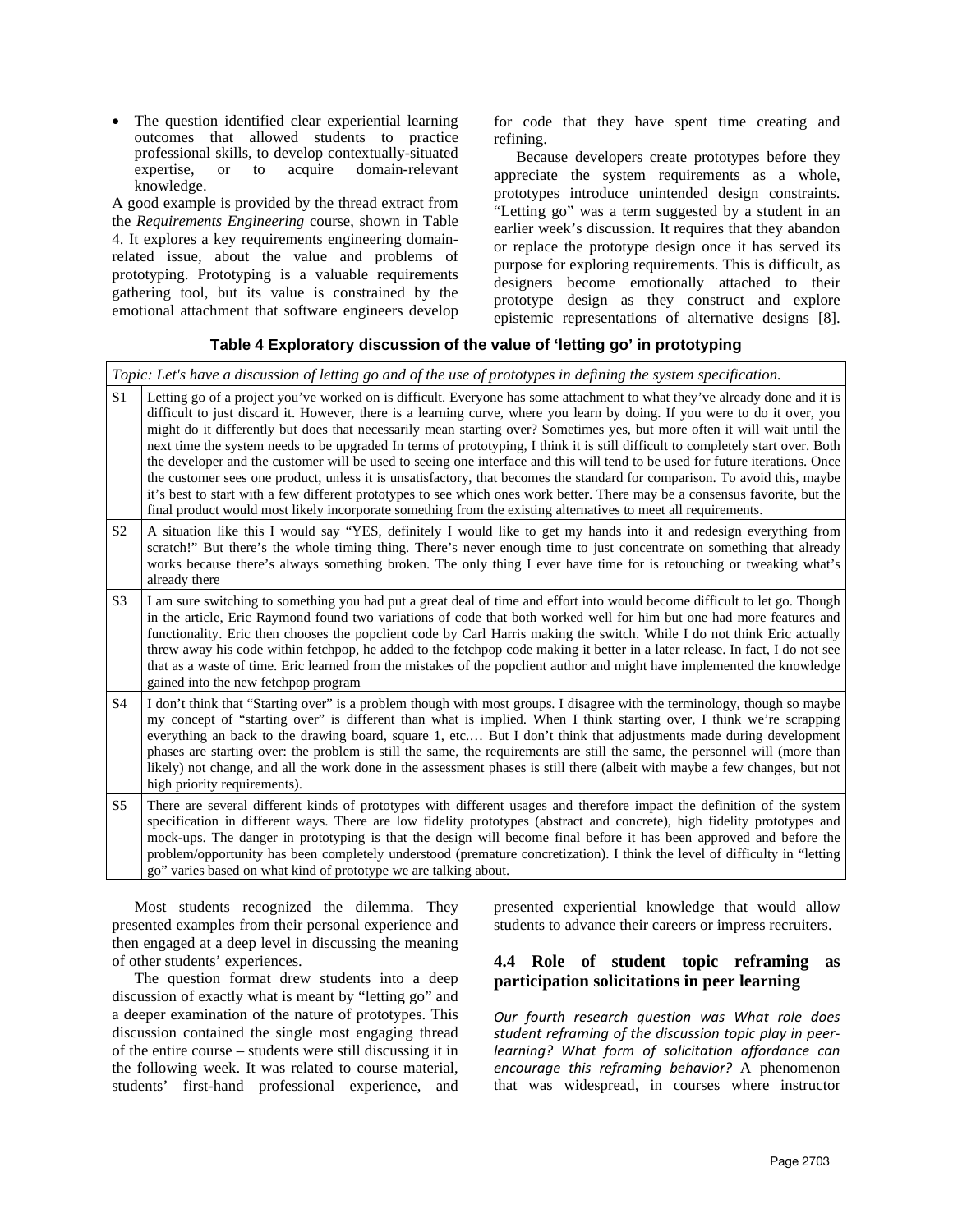moderation of peer knowledge construction was minimalist, was the tendency for students to reframe questions that they viewed as less relevant, so that they presented opportunities for experiential knowledge acquisition.

The opportunistic hijacking of the discussion topic shown in Table 5 demonstrates how an early student response provides a new dimension that is tangential to the problem-structure intended by the instructor's question formulation, focusing the debate on the value of multi-domain experiential knowledge rather than key project management skills.

This provided a critical reflection-in-action moment, as students keyed into this reframing, to explore the value of multi-domain experience vs. abstract transferrable skills. It provided the longest thread in the whole course discussion (64 posts, with 18 participants), with an average message length of 630 words (twice the course average). The instructor commented that they were planning to incorporate this element into future discussions of the most valuable Project Manager experiential knowledge, as students were so engaged with it.

### **Table 5. A student reframes the problem-structure for others in in peer debate**

|                 | Question: What do you see as the key project management skills? (Extract from start of thread)                                                                                                                                                                                                                                                                                                                                                                                                                                                                                                                                                                                                                           |
|-----------------|--------------------------------------------------------------------------------------------------------------------------------------------------------------------------------------------------------------------------------------------------------------------------------------------------------------------------------------------------------------------------------------------------------------------------------------------------------------------------------------------------------------------------------------------------------------------------------------------------------------------------------------------------------------------------------------------------------------------------|
| S <sub>3</sub>  | Key project manager skills: Experience in domain affected by the project. Example, if a certain application needs to be<br>changed, a project manager who has completed multiple integrations in this domain is extremely valuable                                                                                                                                                                                                                                                                                                                                                                                                                                                                                       |
| S <sub>11</sub> | I really liked one of the key bullet points you made about project manager skills around "shared engineering experience".<br>Everyone will understand this too to some degree if they have worked in a PM role or a role where you work with<br>developers closely. One of the underlying themes is really more of a psychological and human emotion that we all have.<br>People naturally don't like to be told what to do by others. However, this animosity is usually gone when the person given<br>the orders is respected. Respected for either their technical background or their ability to logically explain why something<br>needs to be done goes a long way                                                 |
| S <sub>10</sub> | S11, Five years ago I would have wholeheartedly agreed with you that "experience in domain affected by the project" and<br>"shared engineering experience" would be key experiences for a project manager and I still do think they are highly<br>valuable for software/engineering project managers. However, in the past five years I have had multiple experiences with<br>project managers that do not have specific domain knowledge in my industry but have experience in software<br>development or software project management. They have been highly successful as project managers and delivered<br>projects on time and on budget. I wonder if project management skills are transferrable across industries. |
| S <sub>3</sub>  | Thanks s10. I think one of the biggest issues I've seen in my projects is that someone has unrealistic expectations of a<br>project based off of their past experience. Knowledge transfer of the team or leadership to properly identify risk and<br>historically challenges that may be less obvious, such as the political climate of a project. I know if I went to attempt to<br>run a spaceship project I'd have a huge ramp up to appreciate the intimacies of past failures!                                                                                                                                                                                                                                     |
| S8              | We often had problems with managers that knew nothing about what we did. Often they would promise customers things<br>we just didn't have the ability to do. (Quite often, when I had to escalate to a manager, I would get direct messages from<br>the manager asking, "can we do that?") We had some managers that would just tell customers we could do things that<br>were impossible. But we also had managers that would ask us what we could do. I think the fundamental point I have here<br>is that a good project manager may not have directly applicable knowledge of the subject domain but knows enough to ask<br>for expertise when it is required.                                                       |

#### **4.5 Mechanisms for contextual scaffolding**

#### *Our fifth research question was how can we scaffold contextual knowledge, to allow students to understand new application domains?*

Online discussion necessarily introduces students to new and advanced concepts. Students typically start with limited capabilities in new domains [13] and need support [2]. Careful use of scaffolding can extend student capability. Such scaffolding can include exemplars, task structuring, supporting material, refection and the support of more knowledgeable peers [2]. We discovered that the supporting materials could influence discussion quality – a selection of examples is given below.

#### **Example 1. Info. Services course ethics question**

*You've been asked to read the ALA Code of Ethics plus two other codes of ethics of your choice.What did you learn from this process?Did any common themes or concerns tend to emerge?What did you relate to in the ALA Code of Ethics?Were there things that seemed problematic, or that you disagreed with?* Students were provided with:

- A long list of codes of ethics URLs
- Three abstract ethics articles
- A body of solid material but which did not directly relate to the posted question or give a framework for answering the question

This question generated a mere 12 replies with almost all being direct responses to the Instructor. Clearly students did not feel well enough prepared to enter into peer learning interactions. Student posts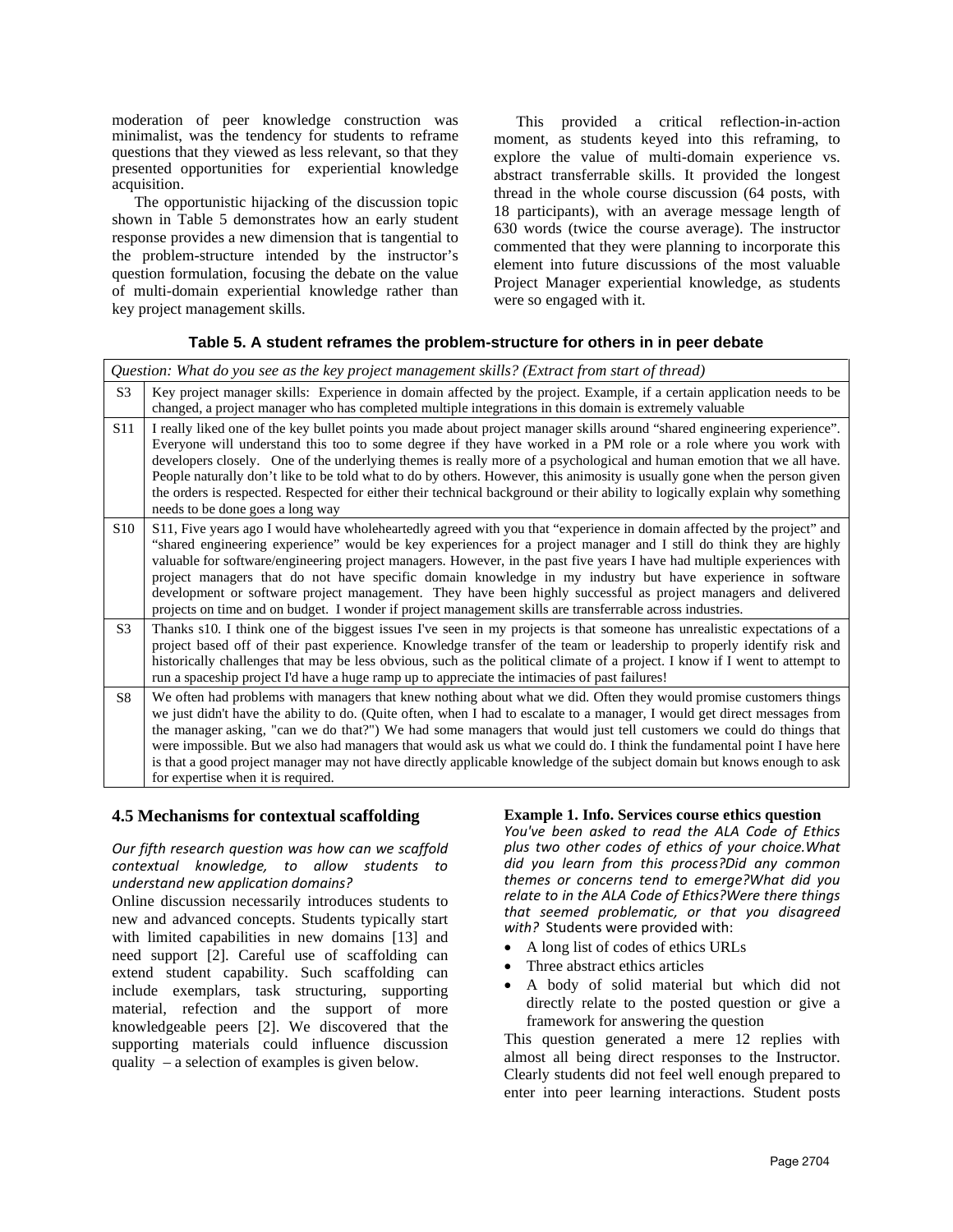basically concluded 3 things: that codes of ethics were important, that they should be explicit, and that they should be capable of evolving over time, but they all seemed to reach identical, high level conclusions indicating little individual understanding.

**Example 2. Second ethics question** The following question from the same course elicited three times as many responses and multiple deep threads:

*Can ethical behavior really be codified by a professional organization? Can ethical behavior be enforced? How?*

For this question the supporting material included

- A description of ethical models
- A worksheet for ethical decision making outlining - Actions and consequences
	- Responsibilities and obligations a theoretical and pragmatic framework for debate
- Three sparse pages of bullet-points mapping out the contextual domain of practice.

These resources provide students with a clear context for the discussion-task and a set of relevant tools to achieve it without large amounts of reading. Students were almost equally split about whether an organization could enforce ethical behavior effectively, although most thought that organizations should be able to define ethical behavior.

#### **Example 3. Database model creation**

When questions involve expertise in professional practice, more knowledgeable students would often act as peer "instructors" leading students in the zone of proximal development [13]. This trend was especially true for the more technical courses we analyzed. This example taken from a systems Analysis course thread on Entity Relationship Diagrams shows the most influential participant (measured by no. of threads started, length and depth of threads started, and branching of threads) tactfully correcting student misapprehensions about both modelling techniques and formalisms – his comments included:

*The system analyst assists in gathering the requirements for the database. They also model the data and processes for the database system.*

*For 2NF the Sale entity should be looked at because it has a concatenated key. There are no attributes here, so this in 2NF. For 3NF there are no nonkey attributes dependent on other nonkey attributes. So this model is in 3NF.*

*Should the Title entity have a a Primary Key? Since Title is an entity should it also be a table when implementing the database?*

*Why are the primary keys (SupplierName, CategoryName) in the Supplier entity and the ProductCategory entity also foreign keys?*

Students engaged deeply with the question given in example 3, despite difficulties in understanding the technique, as it provided knowledge relevant to their future careers (the structure of an Entity relationship Diagram for a Library System). Assistance from peer learners was especially valued. Students were happy to assist each other, **as much for the intrinsic satisfaction of explaining practice in areas where the course materials had failed to do so**, than for any explicit recognition or reward.

## **4.6 Challenges to instructors' framing of knowledge relevance across domains**

### *Our last research question was how should instructors interpret challenges to their framing of knowledge relevance across domains?*

As instructors pose questions and assignments for which students construct a collective view of the domain of practice, they present a picture of the relevance of specific activities *across* domains. Almost universally these presentations of relevance are accepted by students. It is therefore important to design participation solicitations that emphasize the contextual and experiential knowledge that the instructor would want students to take away from the course, rather than leaving these to chance (as in the outlier course LIS-2c discussed above). As organizations become more complex, polycontextual understanding becomes more central to successful student engagement with educational outcomes. It is not only students who must be lifelong learners, but also instructors who teach across domains.

Occasionally students will challenge the instructor's framework for cross-domain relevance. An interesting example occurred in course LIS-2c. In one assignment students were asked to create a WIKI page. The instructor intimated that this was an almost trivial task and identical to creating a formal web page. This generated a heated response from a student who was a professional website designer:

*Respectfully speaking, Wikis are used for content editing, and not web design. The professor is wrong when she said that designing a website is easy. One has to consider things like web standards, user compatibility, and ADA compliance. It is not about putting a bunch of clipart on a page with some links.*

*Real web design is not easy, and learning to use a Wiki will not make you a web designer. ... Using a Wiki is NOT web design. The professor should have said "use this to design a simple page with links because that is all we have time for."*

In presenting professional domain courses to digital natives, we must encourage such challenges, viewing these as opportunities to incorporate multi-domain knowledge into our course designs.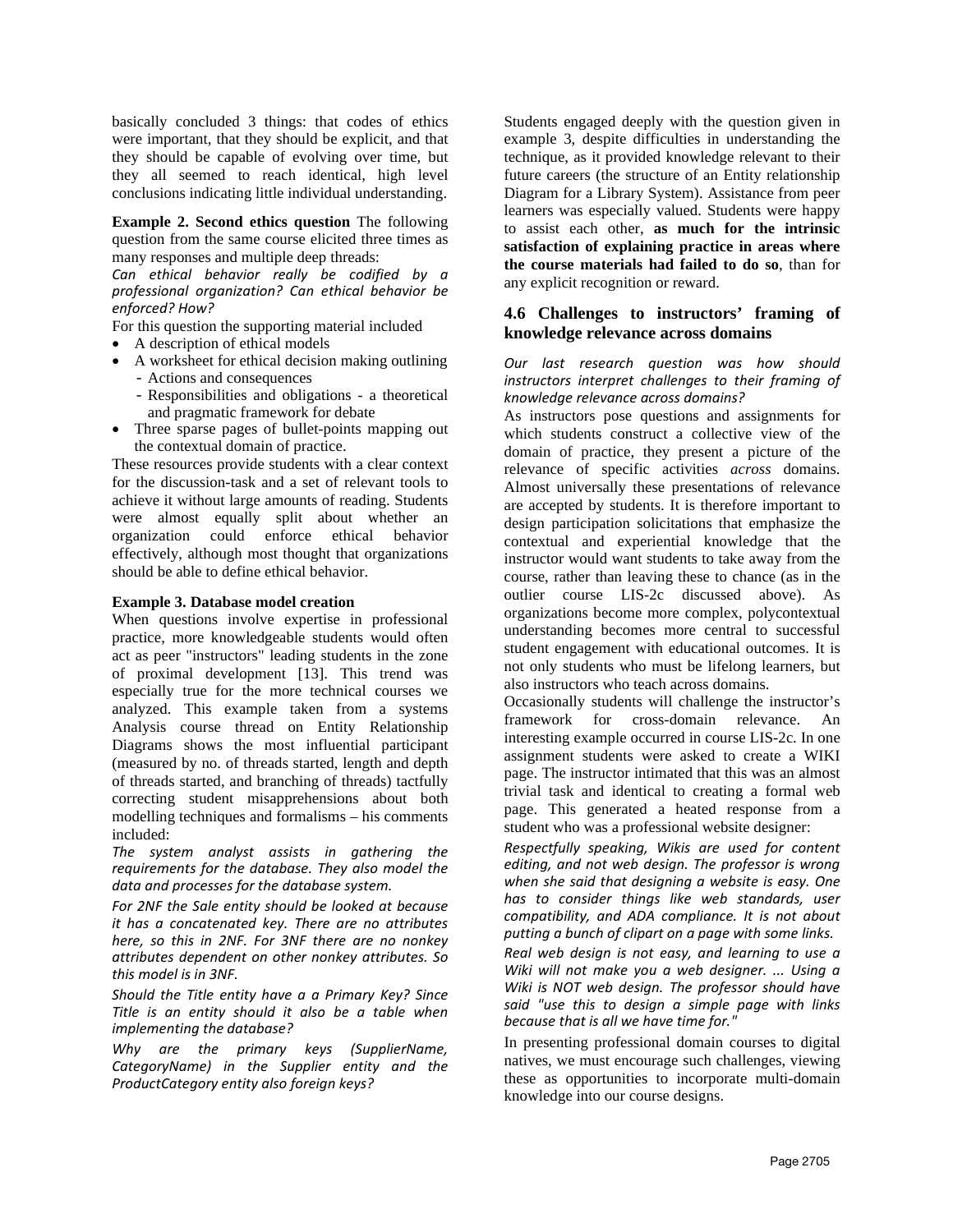| 6a. Technology Affordances of Asynchronous<br>Use of Blackboard Content & Discussion Board |                                                                                                          | 6b. Participation Solicitation Affordances of<br>Community-Based, Situated & Experiential Learning |                                                                                                                                                                 |  |
|--------------------------------------------------------------------------------------------|----------------------------------------------------------------------------------------------------------|----------------------------------------------------------------------------------------------------|-----------------------------------------------------------------------------------------------------------------------------------------------------------------|--|
| Segmentation                                                                               | Allows instructor to generate new<br>discussion boards for unique topics                                 | Relevance                                                                                          | Allows reader to identify contextual<br>relevance of a specific post or topic                                                                                   |  |
| Posting                                                                                    | Allows individual to post<br>formatted written perspective on<br>question/topic                          | Contextualization                                                                                  | Presentation of context-related signs and<br>indicators that allow a learner to place<br>an idea or discussion post in context of<br>domain-related practice    |  |
| Ownership                                                                                  | Allows reader to identify post<br>originator                                                             | Context<br>sensitivity                                                                             | Allows learner to become sensitized to<br>patterns of behavior or contextual<br>factors that indicate domain relevance                                          |  |
| New thread<br>generation                                                                   | Allows instructor or students to<br>start a new thread when topic<br>warrants it                         | Experiential<br>knowledge<br>acquisition                                                           | Learning by doing (interactive analysis);<br>Learning by debating (proxy experience<br>via stories, analogies, exemplars)                                       |  |
| Time stamping                                                                              | Allows reader to relate posts to<br>specific prior posts or points in the<br>sequence of debate          | Engagement                                                                                         | Enables learner to relate their own<br>interests and experience to that of others,<br>to acquire proxy experiential knowledge<br>through online debate          |  |
| Linking/<br>attachments                                                                    | Allows poster to link to (reference)<br>external resources or attach<br>analytical representations, etc. | Peer Learning                                                                                      | Enables learner to engage in proxy<br>experiential learning by comparing their<br>first-hand domain experience with that<br>of peer learners from other domains |  |
| Collaboration                                                                              | Enables the user to engage in<br>interactive debate via threading<br>and time-stamped posts              | Enculturation                                                                                      | Immersion in socio-cultural aspects of<br>situated practice, to understand<br>experiential knowledge in context                                                 |  |
|                                                                                            |                                                                                                          | Polycontextual<br>learning                                                                         | Relates frameworks for practice to allow<br>learner to translate knowledge &<br>practice across application domains.                                            |  |

### **Table 6. Technology affordances vs. solicitation affordances in online learning environments**

## **5. Technology platform affordances vs. participation solicitationsin social learning**

In Table 6, we synthesize our findings on the generalized, technology affordances for discussion provided by the Blackboard learning platform vs. a the participation solicitation affordances that we encountered in our study. Participation solicitation affordances are presented as a high-level conceptualization of the mechanisms by which students acquired experiential knowledge, became sensitized to domain-specific contextual factors, and became enculturated in the competencies and situated behaviors presented as best practice in interactive debate with practitioners-in-context. This knowledge provides the basis for the virtual practicum recommended by Donald Schön [12].

We placed the paper in context by discussing the need for contextualized, situated learning, which

presents course knowledge in the context of relevant application domain situations, and which allows students to acquire experiential knowledge through proxy mechanisms such as learning by doing in course projects and through debate with peer learners about the nature and processes of expert practice that are related to the contingencies of context and of situation. In a series of studies that explore the nature of peer learning and socially-situated sensemaking, we have been increasingly persuaded of the value of stepping back, as an instructor, to provide opportunities for learning from knowledgeable peers in the community of learners. Our analysis of the effect of instructor moderation on student engagement with debate highlighted the unexpected ways in which we constrain peer learning through what we perceive as good instructional practice. A second element that arose from the analysis is the way in which online debate presents an epistemic